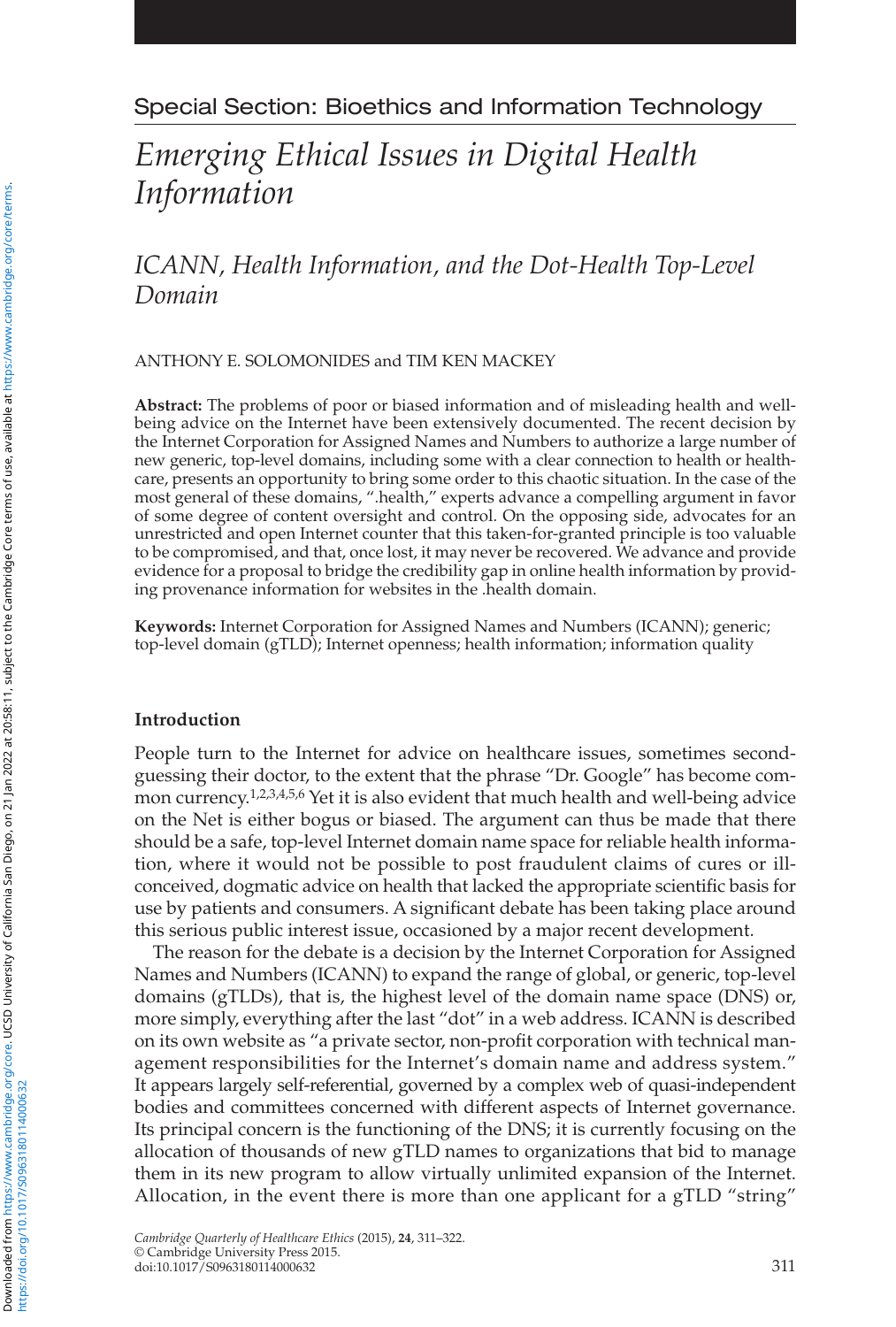or name, is largely by auction to the highest qualified bidder but is termed "delegation," a word far removed from the commercial competition that underlies the process. Importantly, ICANN is currently proposing to allocate or has already awarded about a dozen health-related gTLDs, including ".doctor," ".healthcare," ".medical," ".hospital," and others. For some of these, a website using the relevant second-level domain (i.e., the space directly below the top-level domain) would have to be owned by an appropriately qualified person or organization: to be "someone.doctor," someone would have to show that he or she is accredited as a physician (compare ".edu" for academic institutions). However, this principle has not been extended to all domains, the most notable exception being the proposed management of the gTLD ".health."

#### **Health Information Seeking on the Internet**

 There have been numerous studies of health and well-being information sharing and information seeking on the Internet. Whether this is due to the popular focus on lifestyle and consumer health, to greater patient activism, or to the increasing emphasis by governments to persuade citizens to take more responsibility for their own health is not clear; but there has been a considerable flourishing of publications in this field. Our literature search for publications on the topic of "Internet health information" has located reviews, research papers, and semipopular articles both in the literature of computing/informatics and related disciplines and in medical/healthcare journals. We have found early papers both extolling the promise of the Internet and lamenting the quality of health information then available on the Net. However, we have focused our brief analysis on publications since 2010. We have excluded articles relating to the sale of drugs on the Internet, to mobile or ubiquitous health (m-health), to the pathologies of Internet use (e.g., addiction to Internet use in general or to a particular type of content, such as porn, online dating, or online sales), or "netiquette": advice on good manners on the Internet. This review of the literature makes no pretense to being exhaustive or complete but does provide some evidence of the importance of the Internet in health information-seeking and informationsharing behavior. It should be noted that all references are offered merely as exemplars of the kind of article or review we are discussing, not necessarily as the definitive publication on any given topic.

The papers and reviews we have identified vary widely in their motivation, scope, focus, and professional authorship. For example, some authors focus on particular constituencies<sup>7,8</sup> identified by disease, by country or region, by language, by demographic (e.g., foreign graduate students or parents of children in urban environments), or by gender (e.g., women in general or African American women in particular). Some articles focus on the reasons for seeking information, such as risk reduction through healthy living or recent diagnosis of a particular disease, or, most strikingly, on the patients' sense of empowerment in the face of medical authority or against a background of deprivation.<sup>9,10</sup> Other articles are oriented toward the occasion when patients access the Internet, for example, a self-motivated search for a continuing source of information following consultation with a provider, or because the provider has given an information prescription to the patient—that is, a physician-directed, Internet-based health education intervention, often mediated by a medical librarian.<sup>11,12</sup>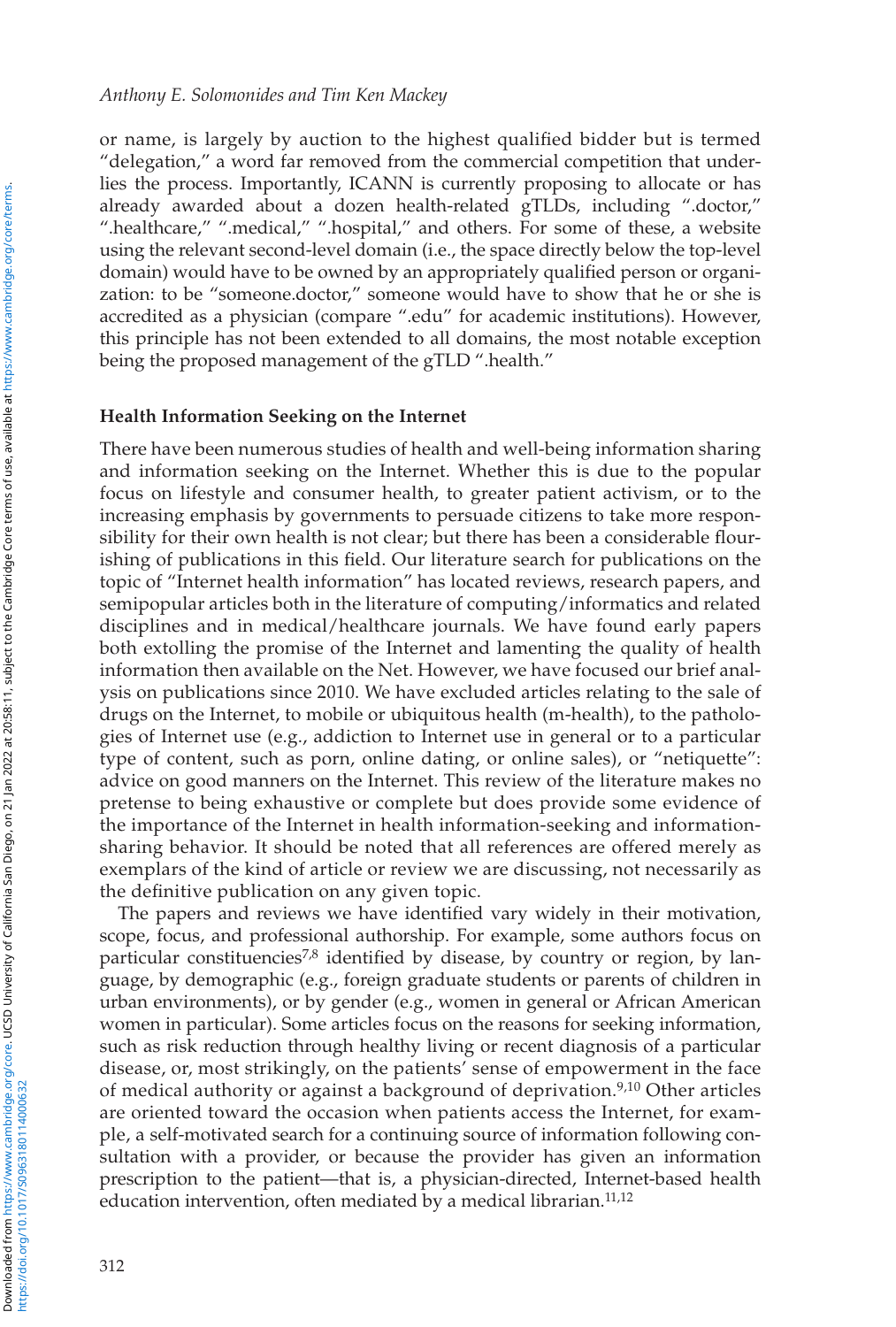#### *Emerging Ethical Issues in Digital Health Information*

 There is a substantial literature on methodological issues relating to health information on the Internet, including analyses of information-seeking patterns,<sup>13,14,15</sup> health literacy standards and education,  $16,17$  presentation and communication styles,  $18,19$  the impacts of innovation,  $20,21$  trust and credence placed on websites and their provenance or content, $22,23,24$  and the usability and design aspects of health websites and forums.<sup>25</sup> We have also found evidence that both medical literature and the education of physicians are being influenced by online health information<sup>26,27</sup> and that the methodologies for the construction and presentation of health information on the Net, and the methods of evaluation of such information, are themselves attracting the attention of researchers. There is a marked sophistication in recent studies, which often utilize benchmarked scales<sup>28</sup> (such as Silberg,<sup>29</sup> DISCERN,<sup>30,31</sup> and LIDA<sup>32</sup>) to evaluate websites that contain healthcare information.

#### **Ethical Dimensions**

 Healthcare economists think in terms of the interplay and tradeoffs in three key dimensions: cost, quality, and access.<sup>33</sup> Although it does not provide a perfect analogy, it may be helpful to think of healthcare and well-being information and advice on the Internet in similar terms. Does this information cost something—is it behind a "paywall"? If it is free, might it be of inferior quality or biased? Or if its quality is high, does it come at a price of less accessibility—it is written for a specialist readership with a high degree of medical literacy, or is statistical sophistication required to understand its conclusions? Or if it is both good and accessible, do you have to pay a moral price—be subjected to advertising, because that is the only source of revenue for this website? It is good to be aware of these considerations when discussing provision of healthcare information and advice on the Net.

Access to the Internet and the accessibility of its content at first appear only indirectly relevant to our main concern. But, to return to health economics for a moment, access is often broken down into the "five a's," each of which may be seen as a dimension of interpretation of the qualities of information: *affordability* speaks to the possible cost of the information; *availability* and *accessibility* speak to the lengths one may have to go to find and access Internet advice, both physically, in terms of ownership, connectivity, and travel, and virtually, in terms of search time and the method of search (e.g., use of search engines, web databases, blogs, social media, etc.); *accommodation* and *acceptability* suggest a deeper challenge: to what extent must the information and advice provided be sensitive to religious or political beliefs, and how far must it go to conform to cultural norms?

 In ethical terms, healthcare and well-being information on the Internet should arguably be subject both to the principles of bioethics and to those of information ethics. We are at all times concerned with the kind and quality of information and advice offered—its authenticity, its accuracy, its clarity, its impartiality, and its rootedness in up-to-date evidence. Just as importantly, we are also concerned with who is providing that information and advice, and with what motivations and credentials that provider might have. At its simplest, will the information and advice provided be beneficial and safe? Is the source complete and clear about its own limitations, so that the user can judge whether to accept or reject the information provided?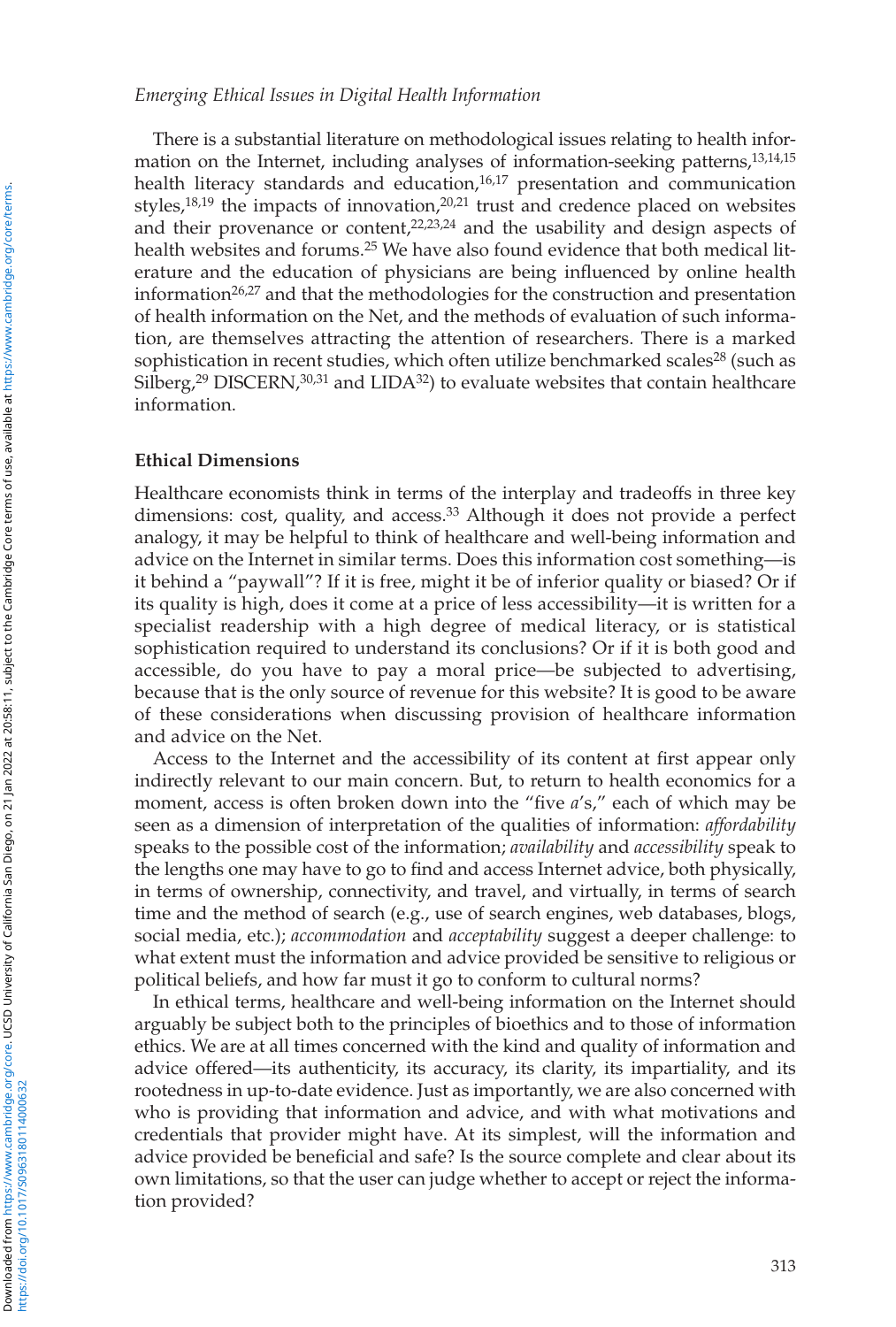#### *Anthony E. Solomonides and Tim Ken Mackey*

Looking to a religious source, in which we may expect to find a degree of sensitivity, the Pontifical Council for Social Communications at the Vatican offers this reflection in its document "Ethics in Internet":

 Standing alongside issues that have to do with freedom of expression, the integrity and accuracy of news, and the sharing of ideas and information, is another set of concerns generated by libertarianism. The ideology of radical libertarianism is both mistaken and harmful—not least, to legitimate free expression in the service of truth. The error lies in exalting freedom "to such an extent that it becomes an absolute, which would then be the source of values. . . . In this way the inescapable claims of truth disappear, yielding their place to a criterion of sincerity, authenticity and 'being at peace with oneself'" [Pope John Paul]. There is no room for authentic community, the common good, and solidarity in this way of thinking. 34

 But having extolled truthfulness in relation to the public sphere, the document appears to stop short of demanding truthfulness in matters that personally affect an individual, such as one's health. The extension to health information, one imagines, shifts the burden for validation and verification of any item of information to the recipient, and even that by the lights of his or her "authentic community."

 By contrast, turning to information ethics, the focus is entirely on what Floridi<sup>35</sup> calls "the infosphere," whose features are classified under  $(1)$  "modal properties," which reflect the logical and practical possibility and actual existence of (some) information; (2) "humanistic properties," which address the extent to which information persists, hangs together, is authentic and reliable, is confidential and secure, and so on—the qualities that information system designers most often associate with information in their systems; (3) "illuministic properties," which cover the availability, interconnectedness, and communicability of information—the qualities prized by communication systems designers, perhaps; and (4) "constructionist properties," which speak to information's potential to be correct, to be formally representable, to be irredundant, and to be updated and corrected when wrong. These criteria should prove useful in a deep analysis of health information on the Internet. Considering these different qualities, we may distinguish between and explore different types of information according to their source: patients writing for fellow patients, physicians and other professional providers writing for patients, hospitals and health systems seeking to attract patients, pharmaceutical companies advertising their drugs, or academia or the government offering advice. We would be able to discuss technical aspects, but they appear to offer little opportunity to judge the information provided from the point of view of any effect on its recipient: is it deontic, normative, prescriptive, or exhortative?

Floridi formulates four "moral laws" based on his classification, three concerned with the negative aspects of this balance sheet and one with the positive: the first three demand that entropy  $(1)$  must not be created,  $(2)$  must be prevented, and (3) must be removed from the infosphere. The fourth law adds that *information welfare ought to be promoted by extending (information quantity), improving (information quality), and enriching (information variety) the infosphere.* We emphasize that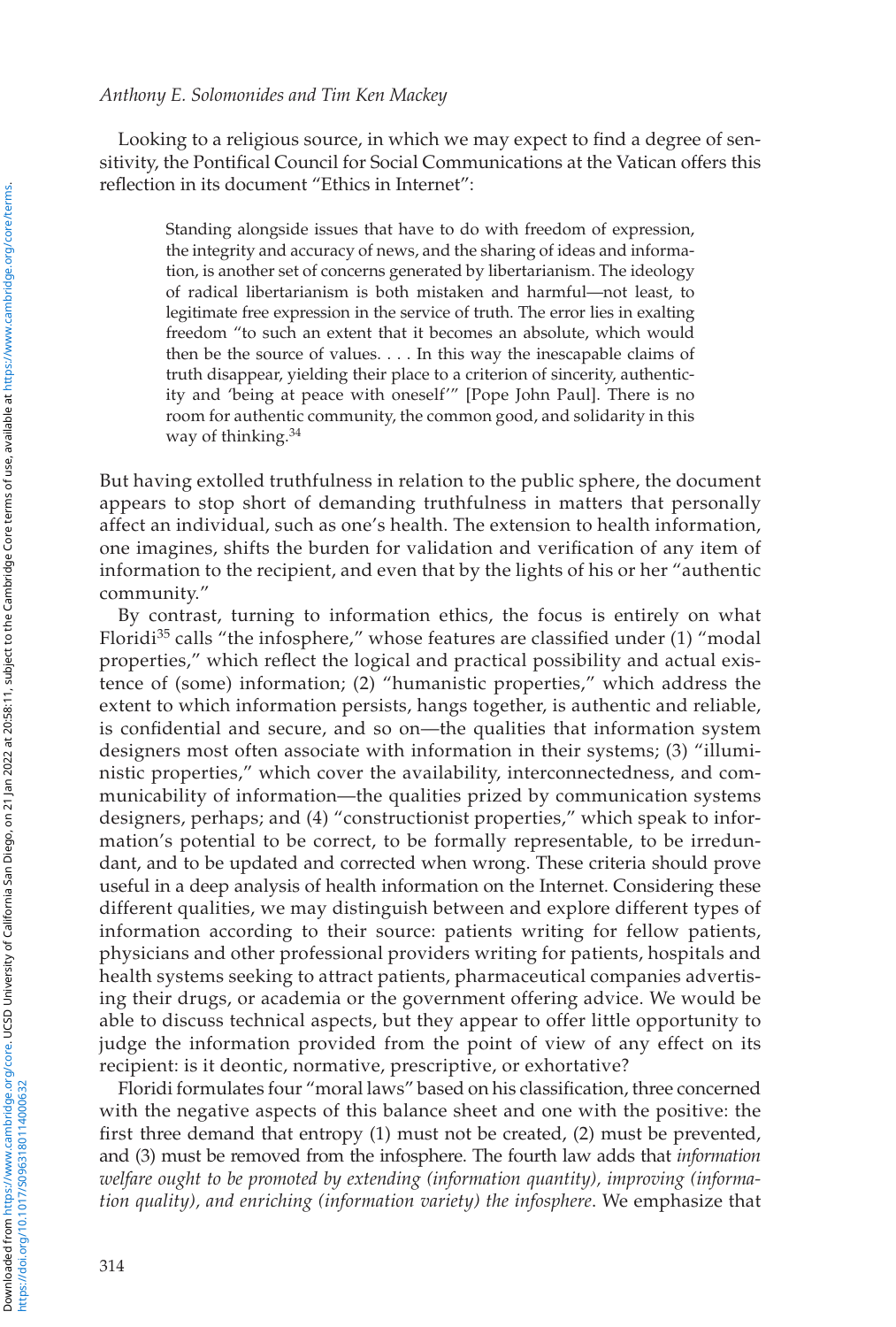*information welfare* —and we must presume here that we are speaking of human welfare—is predicated on the extension, improvement, and enrichment of the infosphere itself. This seems to us to abstract too much from human needs and desires and from the construction of the human.

 Looking to a somewhat more recent source, in their introduction to the special issue of the *International Review of Information Ethics* on information technology in healthcare,  $36$  the editors lay a broad foundation, introducing questions on the appropriate uses and appropriate users of health information systems, their benefits and risks, and their impact on human relationships and on decision-making. The editors observe: "Perhaps most fundamentally: How does (and will) information technology transform the medical construction of the human body and disease?"<sup>37</sup> This is indeed insightful, but it is perhaps also indicative of the diaphanous nature, so to speak, of the web of healthcare and well-being information that none of their contributors tackles the question of how patients construe their own condition and how information provided to them by an apparently disinterested network, rather than by a physician, may condition that process.

 This absence is apparent in a preeminent resource on the public discussion of biomedical ethical issues, the Hastings Center's briefing guide.<sup>38</sup> It is as though this information is only perceived in our peripheral vision, not by deliberate focus or critical faculty. We shall have met our goal in this respect if we have succeeded in making the link from these informational qualities to the person using the Internet and thus asserting a degree of moral obligation on the provider of healthcare information on the Net.

 A more recent discussion of ethical dimensions of online health information attempts to define and harmonize the evolving concepts of e-health and e-health ethics.<sup>39</sup> This includes a working definition of e-health ethics that seeks to evaluate the impact of digital technology on patient-physician interactions and that largely focuses on contemporary e-health topics such as the online practice of medicine, informed consent, privacy, and health equity.<sup>40</sup> These efforts have also been accompanied by development of an e-health ethics code that focuses on the establishment of the basic principles of candor, honesty, privacy, quality, informed consent, professional standards, and responsible partnerships among websites, in the rapidly growing and evolving digital health space.<sup>41</sup>

## **Internet Governance**

Laura DeNardis, author of two definitive accounts of Internet governance,  $42.43$ uses the term "multistakeholderism" to describe the Internet's governance paradigm; that is to say, at least in theory, she points out that there are many loci of power, many points of influence, and many routes to decision making concerning the functioning of the many layers of the Internet, from physical infrastructure to content. Certainly, to an outsider, it is a very complex web indeed, a web of private companies, governments, international "quangos," technical design bodies, advisory committees, and nominees, whose accountability appears to be highly mediated and, at best, rather limited. Moreover, as technology and political pressures change, so does this virtual web of influence and governance. Impacting decisions appears to require either enormous influence or surgical precision in the choice, locus, and timing of intervention. It is critical to note in our present discussion that although the Internet is generally viewed as lacking any centralized governance,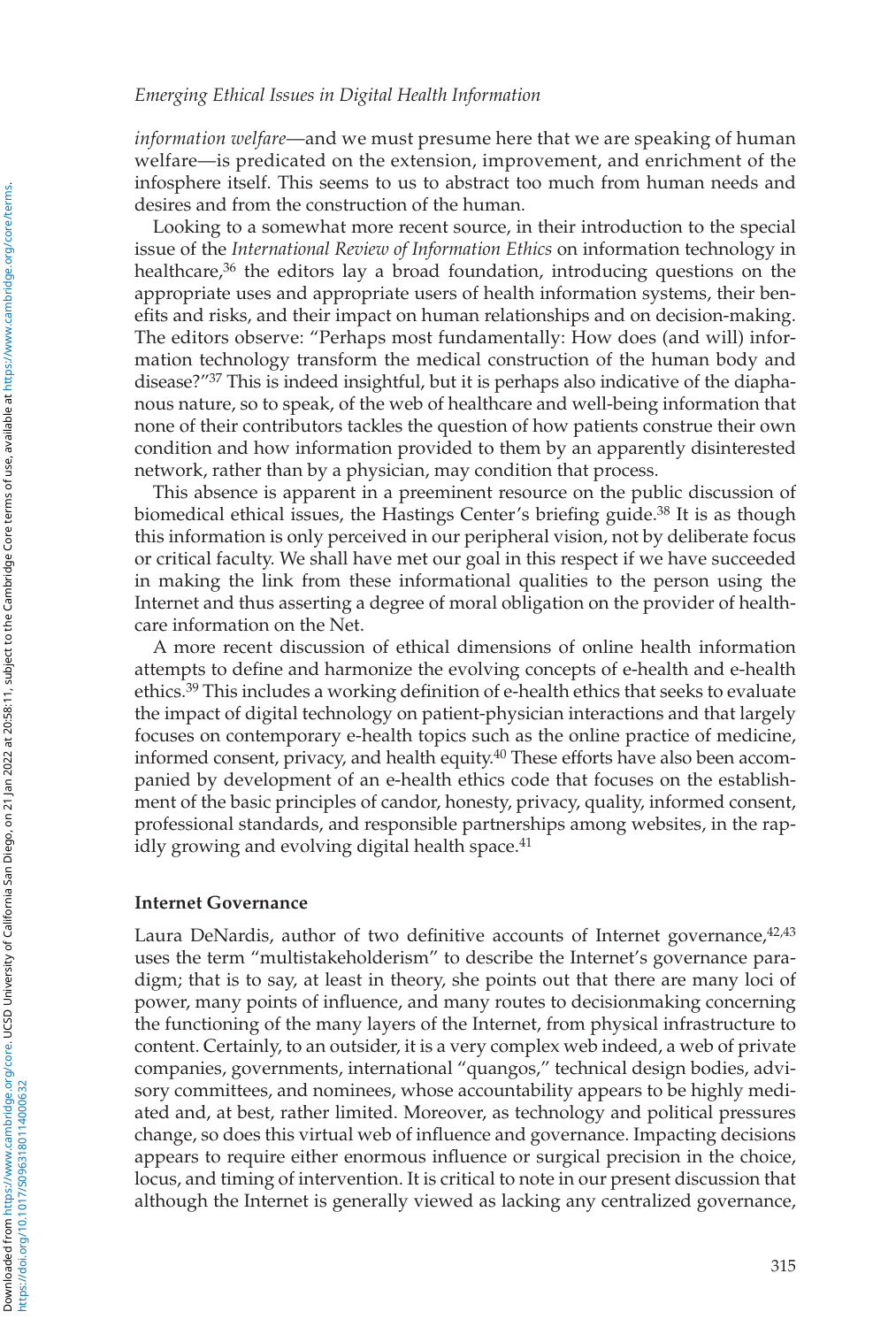composed as it is of largely independent and autonomous networks, the one exception is the space that concerns us: the Internet namespace.

 Recent controversies provide a backdrop against which to project and assess the relatively narrow issue of expansion of gTLDs. On a global scale, these controversies include surveillance; content censorship and outages of the Internet infrastructure in the service of political ends; cyberattacks such as Stuxnet and GhostNet; calls by politicians, notably U.S. Secretary of State Hillary Rodham Clinton, for U.S. companies not to collude in surveillance through or censorship of the Internet, followed by what has been described as "the cognitive dissonance" of revelations of surveillance through the Internet, for example, by Wikileaks and Edward Snowden; Europe's "right to be forgotten"; the yet-to-be-fully-explored risks and challenges of the "deep Web"; and even the apparently misunderstood case of "Internet neutrality": these are the shadows that dim the hope and cloud the rhetoric of the liberatory Internet and partly explain, partly confound the U.S. government's decision—at this particular moment—to bring some sort of conclusion to the long argument about its controlling interest in ICANN that is now undergoing significant change. $44,45,46$  The expansion of gTLDs impacts this confusion and discourse regarding Internet governance in a number of ways. ICANN needs to continue to finance operations, and the new gTLDs will be a rich source of income. Conversely, those who are concerned with the fragmentation of the Internet recognize the opportunity for innovation but also perceive a threat in the largely uncontrolled proliferation of domains.

 Dr. DeNardis is a frequent speaker on Internet governance. To appreciate the argument she has sought to confront, a useful starting point is the dean's seminar  $47$ at the School of International and Public Affairs at Columbia University, on April 14, 2014. During this seminar her plea not to forget the virtues of a single Internet was all but drowned out by the readiness of her fellow panelists to throw it all open to competitive expansion and "let there be many internets," if that is where creative competition leads.

 It is in this context, perhaps, that one must hear her concern regarding attempts to control the content of the Internet. She expressed this view eloquently at a panel discussion in 2013:

 It's important to view the Internet as we view other enormous collective action problems that are of a global scale, such as environment issues, such as global security, such as human rights, where no one culture, no one nation acting alone, can have governance or affect the entire structure, but that the local actions of cultures, entities, or governments can affect the whole, so it's a collective action problem.

The final point I want to make is about interoperability, openness, and universality of the Internet. It's very easy to take infrastructure for granted. . . . It's an amazing thing that's happened, to have interoperability and to have open standards that make all this available, and to have a universal network, and this is not something we should take for granted.

 I think that there are two trends that are problematic in this regard, one is the turn to infrastructure for content control. We see this time and time again, whether "graduated response," "three strikes" kinds of laws that enforce intellectual property rights that can interfere with infrastructure, or see *the turn to the domain name system for content enforcement in a variety of ways* [authors' emphasis]. I believe these trends, particularly the use of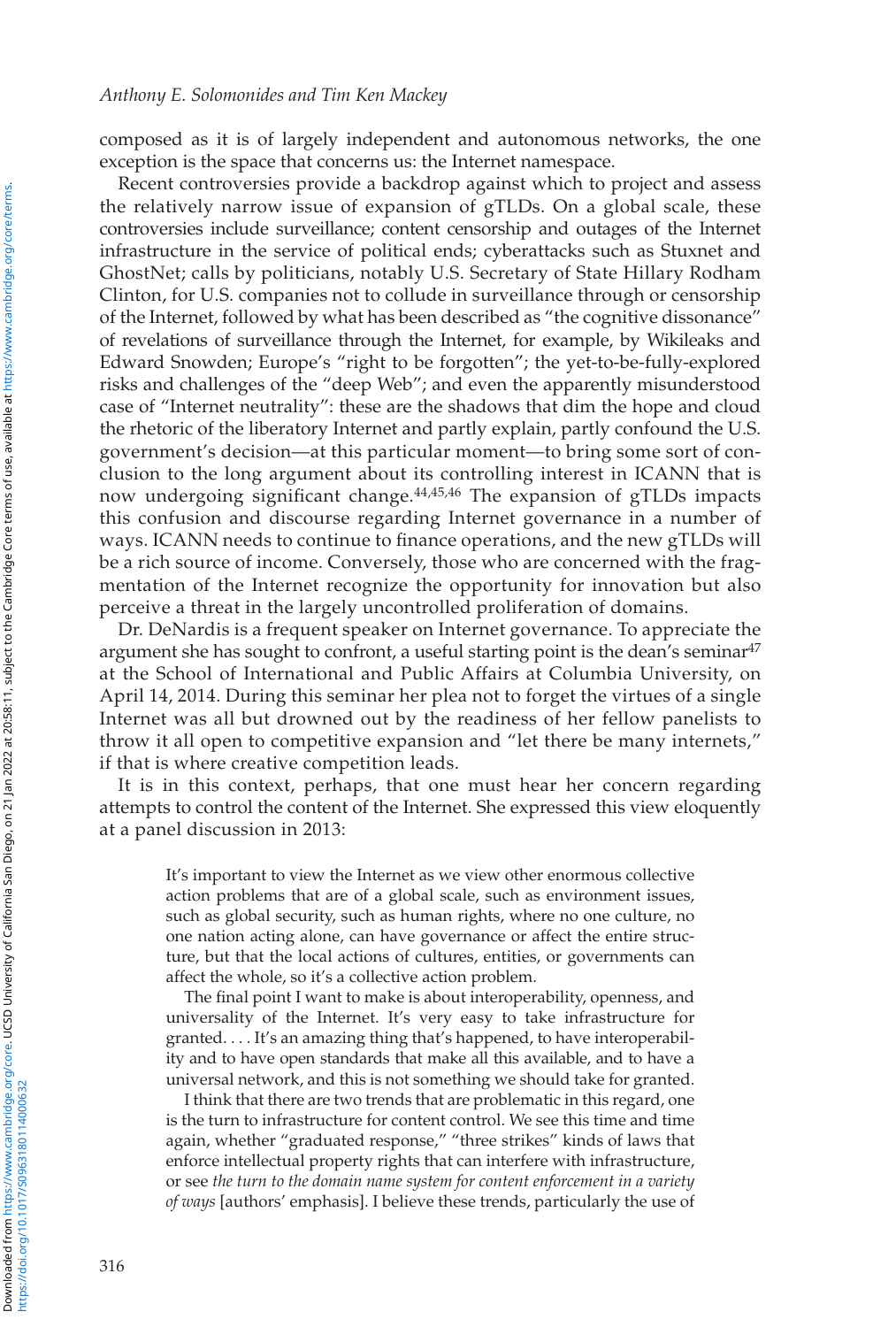the domain name system for content enforcement, can take us away from the universality and the interoperability and can eventually end up fragmenting the Internet. 48

 Dr. DeNardis goes on to cite a further danger in cloud computing and e-health systems that are trending away from interoperability. At the 2014 panel mentioned previously, she also cites the political dimension of gTLD control: "Who should authorize new top-level domains? Should we allow .xxx? Should we allow .gay, when Saudi Arabia has protested that? Should we allow .wine, and who has control over that?"<sup>49</sup>

 There is no doubt that these views are held for sound reasons and with deep conviction. Dr. DeNardis has also discussed them in the less politicized forum of an academic journal.<sup>50</sup> We have quoted extensively from her contributions so that we can be absolutely clear about what those among us who are concerned about the content of health-related websites are counterposing. Direct control of the content of websites, in our view, is neither feasible nor desirable. This is not about controlling what people think and say, nor is it about a "nanny state" not allowing its "children" to go astray. However, the increasingly heated debate concerning Internet governance in the wake of the problems outlined previously, and the decision of the U.S. government to partially free ICANN from its direct control, should not be allowed to obscure issues of an apparently more parochial concern, such as those of the recognized human right to health and well-being, including access to health information with integrity. As governments turn increasingly to patients to look after themselves, as developing countries try to jump-start their health programs, and as patients and citizens in general seek to take control of their own well-being, providing a means to underwrite the disinterestedness, the authenticity, the veracity, and the currency of health information on the Internet will be seen to be of increasing importance.

#### **Dot Health**

 What exactly is it that concerns us and many others? The current health Internet debate has been misunderstood and misconstrued on many occasions.<sup>51,52</sup> One of the earliest was when concerns were expressed about the content of DrKoop.com, the website of the former surgeon general, C. Everett Koop. Critical review of the site content revealed that many of the private care listings, medicinal recommendations, and medical trial referrals were thinly disguised advertisements. It is easy to see how objection to this may be misconstrued as a wish to control content. However, a means of evaluating the content through provenance information neither patronizes the user nor imposes undue controls on the provider.

 Most controversial among the new gTLDs is the domain .health, which, as things stand, has been awarded prior to auction through a private settlement in September 2014 to one of three remaining commercially oriented bidders, all of whom seem to have little or no track record or expertise in healthcare, or any commitment to public health<sup>53</sup>. Despite this, ICANN does not consider it necessary to impose any further restriction or qualification on the use of .health domains, so whoever gets control of it would be free to allow its use by future registrants, no matter how irrelevant or misleading their content may be. This would evidently be subject to abuse if the awarded .health operator prioritizes profits over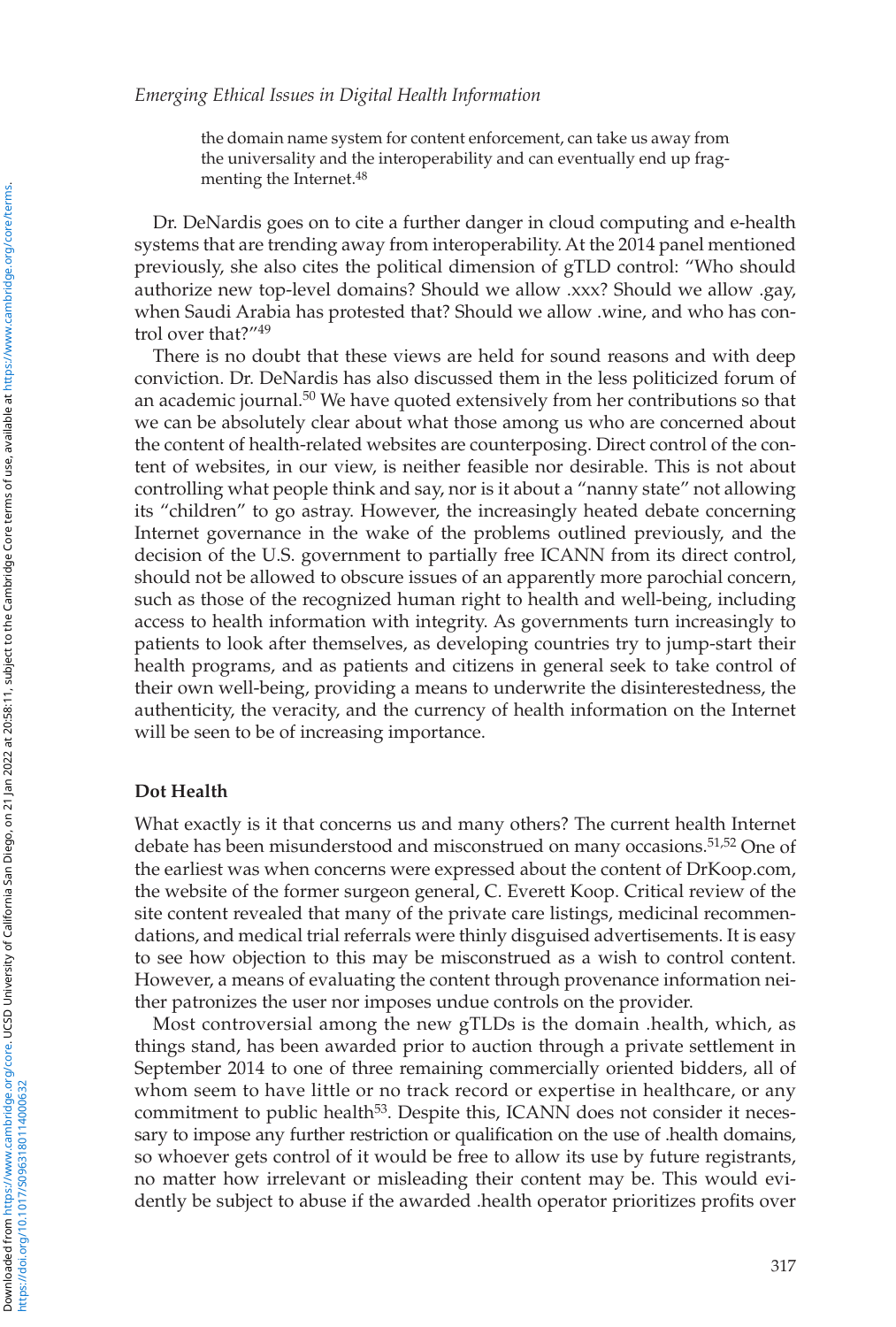health, which is likely to be the case. Indeed, it is expensive both to apply for and to maintain a gTLD (it costs \$185,000 nonreturnable up front and \$25,000 per annum); thus commercial pressure will bias domain controllers not to discriminate too much on who is allowed to use it—provided they are willing to pay enough.

 ICANN posts information about the process of allocation in general and of the .health domain name in particular at http://icannwiki.com/index.php/.health . None of the three final candidates appeared to have the necessary experience or were prepared to seek a partner who has, to safeguard health information on the Net. The World Health Organization (WHO) originally bid for the right to operate a ".health" TLD in 2000; however, its application was not chosen in that proof-of-concept round. The WHO has since been discouraged—or, arguably, blocked—by a minority of influential member governments from making a bid for the domain name again. Senior officers within the WHO have been frustrated by restrictions even to voicing their objections to the three current proposals. They have now finally been able to write to the ICANN board<sup>54</sup> and have updated their website with proposed requirements for the management of health-related gTLDs, which ICANN appears to have summarily ignored.<sup>55</sup> There is a good case to be made that the allocation of this gTLD should have been postponed until questions about its use had been explored and safeguards against its abuse had been put in place.<sup>56,57</sup> As Eysenbach notes in his JMIR editorial,

 This perspective fails to acknowledge that quality assurance is not so much about censorship and "keeping information off" the Internet, but perhaps more about soliciting and providing additional information on prospective domain owners, for example conflicts of interest in the form of additional fields in WHOIS directories or standardized metadata.

 No single body (let alone the domain registrar) should determine what is "correct" health information. It cannot be the goal to "censor" content or the messages on .health websites. It will always remain up to the website owners to ensure "message credibility," and will always remain the responsibility of users to learn how to distinguish quality sites ("caveat lector").

 A gTLD can, if anything, only be a very indirect "quality label" for content, not least because when prospective applicants apply for the second level domain name, there is not necessarily any content to evaluate at that time, and withdrawing the address after content has been created would be a rather drastic and litigious measure unless there is blatantly illegal or harmful information. Thus, this debate should be less about content quality, rather, it should be about source quality.<sup>58</sup>

 Although the debate continues, ICANN has rejected several objections to the .health domain, even from its own independent objector. For example, ICANN's At-Large Advisory Committee (ALAC), which "is responsible for considering and providing advice on the activities of ICANN, as they relate to the interests of individual Internet users (the 'At-Large' community),"<sup>59</sup> failed to persuade ICANN's board that the International Medical Informatics Association (IMIA) represents a "clear delineated health community," as required by ICANN's "New gTLDs Guidebook." Extraordinary as this may be, it appears to be typical of the way ICANN and its peripheral bodies operate. It is understood that, as a next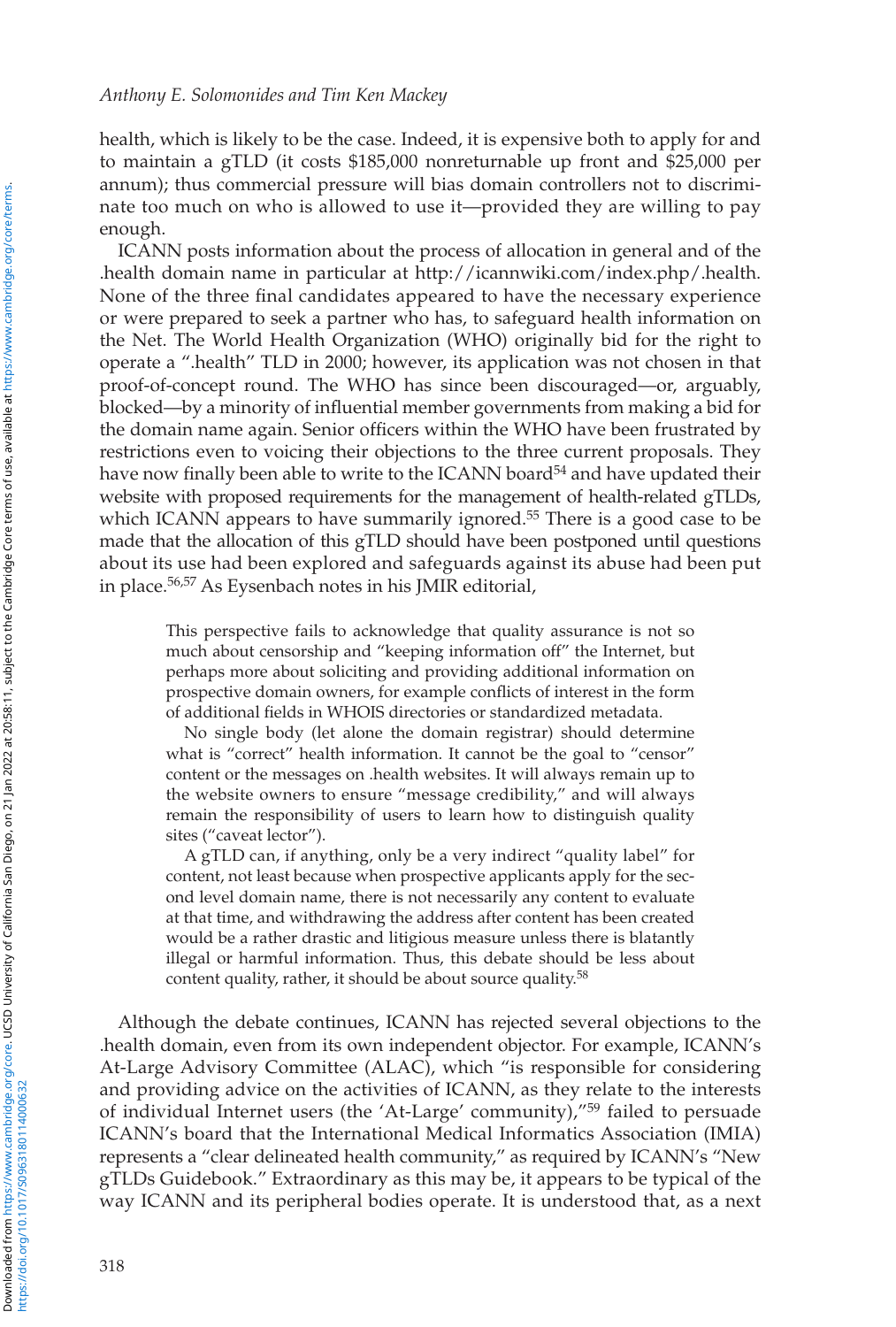step, ALAC may request that the phrase "clearly delineated" be dropped from the guidebook requirement, in the hope that objections by international bodies, such as IMIA, may be viewed as legitimate expressions of community views.

 Though some options remain for further intervention on the award of .health, all signs point to its eventual formal contracting to the winning applicant and the commercialization of the .health gTLD in the near future. What this could mean for the future of the health Internet and its health-related outcomes will inevitably be the subject of continued international debate and perhaps a precautionary case study of the evolution of ethics in health information.

### **Confl ict of Interest/Acknowledgment/Disclaimer**

 In November 2013, the authors were among a group of medical informaticians, ethicists, and legal experts invited by the WHO to advise on the issue of the dothealth domain. Their two-day visit to its headquarters in Geneva was funded by the WHO.

 This article has assimilated ideas from discussion at that meeting, subsequent email discussion of the issue within that group, and discussion initiated by the first author within the Ethics, Legal and Social Issues Working Group (ELSI-WG) of the American Medical Informatics Association (AMIA). The authors acknowledge all participants in this extended conversation and express particular thanks to Joan Dzenowagis for animating this discussion at the WHO, to Rosa Delgado for her expert knowledge of ICANN's processes, and to Gunther Eysenbach, Bryan A. Liang, Amir Attaran, Jillian C. Kohler, Antoine Geissbuhler, Bonnie Kaplan, Ken Goodman, Peter Embi, Carolyn Petersen, and the AMIA's ELSI-WG and ethics committee leadership for valuable discussions and suggestions.

 The views expressed in this article are solely those of the authors. They do not necessarily represent the views of other participants in the conversation or of the WHO or of the authors' employers.

#### **Notes**

- 1. Fox S. What Ails America? Dr. Google can tell you. Pew Research Center; 2013 Dec 17; available at http://www.Pewresearch.org/author/sfox/ (last accessed 10 Aug 2014).
- 2. Fox S, Duggan M. *Health Online 2013*. Pew Research Center's Internet & American Life Project; 2013 Jan 15; available at http://pewinternet.org/Reports/2013/Health-online.aspx (last accessed 10 Aug 2014).
- 3. Paddock C . Dr Google and the unwise practice of self-diagnosis . *Medical News Today* 2012 July 23. This source reports the online publication of a research paper by Yan and Sengupta: Yan D, Sengupta J. The influence of base rate and case information on health-risk perceptions: A unified model of self-positivity and self-negativity. *Journal of Consumer Research* 2013 Feb;39(5):931-46.
- 4. Smith R . Dr Google was right: Researching your symptoms can help your diagnosis . *Daily Telegraph* 2012 Oct 25 (London).
- 5. Colvile R . If we ignored Dr Google, we'd all be a lot better off: "Cyberchondriacs" don't just irritate their doctors – they do themselves an injury . *Daily Telegraph* 2013 Oct 9 (London) .
- 6. Stephens-Davidowitz S. Dr. Google will see you now. *New York Times* 2013 Aug 9. This source reports on the "big data" finding that patterns of Google searches reveal the day-to-day state of the health of the nation.
- 7. Adams SA . Revisiting the online health information reliability debate in the wake of "web 2.0": An inter-disciplinary literature and website review . *International Journal of Medical Informatics* 2010;79:391-400.
- 8. AlGhamdi KM, Moussa NA. Internet use by the public to search for health-related information. International Journal of Medical Informatics 2012;81:363-73.

https://doi.org/10.1017/S0963180114000632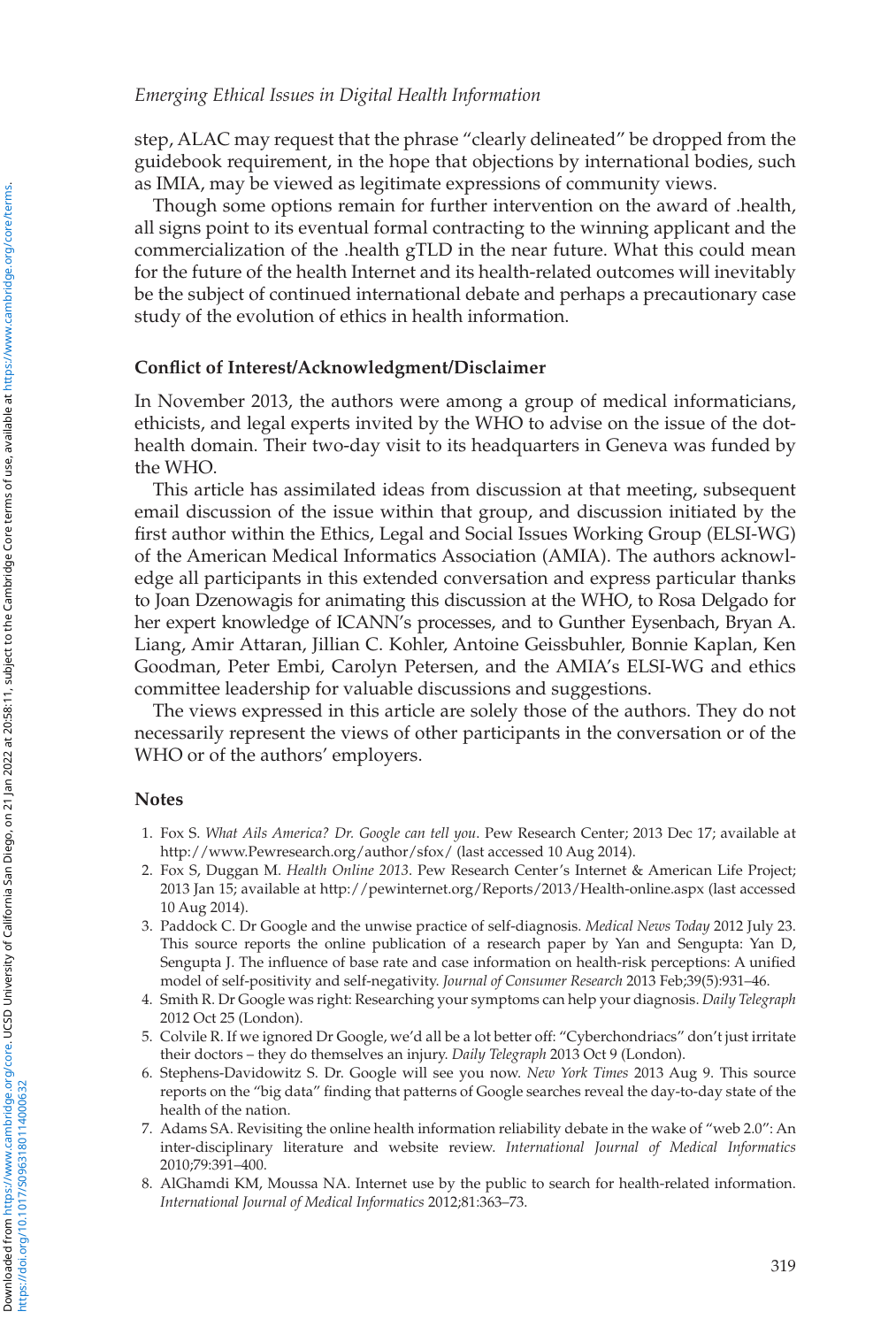- 9. Dolce MC . The Internet as a source of health information: Experiences of cancer survivors and caregivers with healthcare providers. *Oncology Nursing Forum* 2011 May;38(3):353-9.
- 10. Warren JR, Kvasny L, Hecht ML, Burgess D, Ahluwalia JS, Okuyemi KS. Barriers, control and identity in health information seeking among African American women . *Journal of Health Disparities*  Research and Practice 2010 Winter;3(3):68-90.
- 11. Neelapala P, Duvvi SK, Kumar G, Kumar BN. Do gynaecology outpatients use the Internet to seek health information? A questionnaire survey . *Journal of Evaluation in Clinical Practice* 2008 Apr; 14(2): 300-4.
- 12. Coberly E, Boren SA, Davis JW, McConnell AL, Chitima-Matsiga R, Ge B, et al. Linking clinic patients to Internet-based, condition-specific information prescriptions. *Journal of the Medical* Library Association 2010 Apr; 98(2): 160-4.
- 13. Goidela K, Kirzinger A, DeFleur M, Turcotte J. Difficulty in seeking information about health care quality and costs: The field of dreams fallacy. *The Social Science Journal* 2013;50:418-25.
- 14. Xiao N, Sharman R, Rao HR, Upadhyaya S. Factors influencing online health information search: An empirical analysis of a national cancer-related survey . *Decision Support Systems* 2014 ; 57 : 417 –27.
- 15. Anker AE, Reinhart AM, Feeley TH. Health information seeking: A review of measures and methods. Patient Education and Counseling 2011;82:346-54.
- 16. Fagnano M, Halterman JS, Conn KM, Shone LP. Health literacy and sources of health information for caregivers of urban children with asthma. *Clinical Pediatrics* 2012 Mar;51(3):267-73.
- 17. Sheng X, Simpson PM. Seniors, health information and the Internet: Motivation, ability, and Internet knowledge. *CyberPsychology, Behavior and Social Networking* 2013 Oct;16(3):740-6.
- 18. Colby SE , Johnson AL , Eickhoff A , Johnson L . Promoting community health resources: Preferred communication strategies. Health Promotion Practice 2011;12(2):271-9.
- 19. Friedman D, Tanner A, Rose I. Health journalists' perception of their communities and implications for the delivery of health information in the news . *Journal of Community Health* 2014 Apr; 39(2): 378-85.
- 20. Kelly L, Jenkinson C, Ziebland S. Measuring the effects of online health information for patients: Item generation for an e-health impact questionnaire . *Patient Education and Counseling* 2013 ; 93 : 433 –8.
- 21. Chen W , Lee K-H . More than search? Informational and participatory eHealth behaviors . *Computers in Human Behavior* 2014 ; 30 : 103 –9.
- 22. Lederman R, Fan H, Smith S, Chang S. Who can you trust? Credibility assessment in online health forums. Health Policy and Technology 2014;3:13-25.
- 23. Luo C, Luo X, Schatzberg L, Sia CL. Impact of informational factors on online recommendation credibility: The moderating role of source credibility. *Decision Support Systems* 2013;56:92-102.
- 24. Kitchens B , Harle CA , Li S . Quality of health-related online search results . *Decision Support Systems* 2014;57:454-62.
- 25. Ekberg J, Gursky EA, Timpka T. Pre-launch evaluation checklist for online health-promoting communities. Journal of Biomedical Informatics 2014;47:11-17.
- 26. Cohen N. Editing Wikipedia pages for med school credit. *New York Times* 2013 Sept 29.
- 27. Bould MD, Hladkowicz ES, Pigford AA, Ufholz LA, Postonogova T, Shin E, Boet S. References that anyone can edit: Review of Wikipedia citations in peer reviewed health science literature . *BMJ* 2014;348:g1585.
- 28. Bernstam EV, Shelton DM, Walji M, Meric-Bernstam F. Instruments to assess the quality of health information on the World Wide Web: What can our patients actually use? *IJMI* 2005; 74(1):13-19
- 29. Silberg WM, Lundberg GD, Musacchio RA. Assessing, controlling, and assuring the quality of medical information on the Internet: Caveant lector et viewor—Let the reader and viewer beware . JAMA 1997 Apr 16;277(15):1244-5.
- 30. Charnock D, compiler. *The DISCERN Handbook Quality Criteria for Consumer Health Information on Treatment Choices* . Radcliffe Medical Press , Abingdon, Oxon ; 1998 ; available at http://www.discern. org.uk/discern.pdf (last accessed 10 Aug 2014).
- 31. *The DISCERN Instrument* ; available at http://www.discern.org.uk/discern\_instrument.php (last accessed 10 Aug 2014).
- 32. Minervation Ltd. *The LIDA Instrument* : *Minervation Validation Instrument for Health Care Web Sites* ; 2005; available at http://uwf.edu/ddawson/d3net/documents/web\_usability/minervalidation. pdf (last accessed 10 Aug 2014).

Downloaded from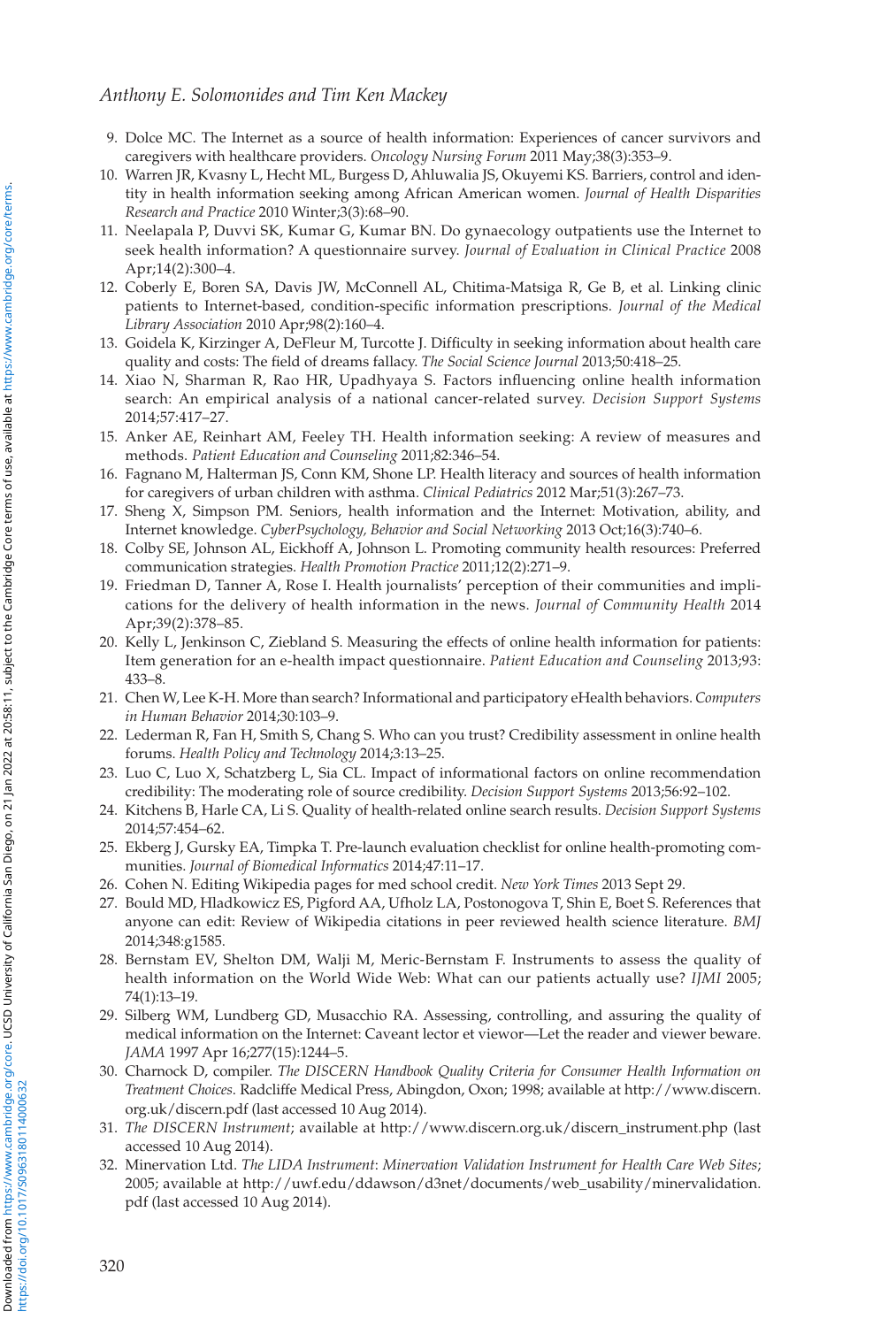## *Emerging Ethical Issues in Digital Health Information*

- 33. McDonough J. *Healthcare Policy: The Basics* . Boston: The Access Project; 1999; available at http:// www.accessproject.org/downloads/the-basics.pdf (last accessed 10 Aug 2014).
- 34. Pontifical Council for Social Communications. *Ethics in Internet*. Vatican; available at http://www. vatican.va/roman\_curia/pontifical\_councils/pccs/documents/rc\_pc\_pccs\_doc\_20020228\_ethicsinternet\_en.html (last accessed 10 Aug 2014).
- 35. Floridi L . Information ethics: On the theoretical foundations of computer ethics . *Ethics and Information Technology* 1999;1(1):37-56.
- 36. Marckmann G, Goodman KW. Introduction: Ethics of information technology in health care. *International Review of Information Ethics* 2006 Sept; 5: 2-5.
- 37. See note 36, Marckmann & Goodman 2006, at 3.
- 38. The Hastings Center. From Birth to Death and Bench to Clinic: The Hastings Center Bioethics Briefing *Book for Journalists, Policymakers, and Campaigns* ; available at http://www.thehastingscenter.org/ Publications/BriefingBook/Default.aspx (last accessed 10 Aug 2014).
- 39. Liang BA , Mackey TK , Lovett KM . eHealth ethics: The online medical marketplace and emerging ethical issues. *Ethics in Biology, Engineering and Medicine* 2011;2(3):253-65.
- 40. Eysenbach G. What is e-health? *Journal of Medical Internet Research* 2001;3(2):e20.
- 41. Carey MA . The Internet Healthcare Coalition . *Journal of the Academy of Nutrition and Dietetics* 2001 Aug; 101(8): 878.
- 42. DeNardis L. Protocol Politics: The Globalization of Internet Governance. Cambridge, MA: MIT Press; 2009
- 43. DeNardis L. The Global War for Internet Governance. New Haven, CT: Yale University Press; 2014.
- 44. Greeley B. The U.S. gives up its control of the free-speech Internet [technology column]. *Bloomberg Businessweek* 2014 17 Mar.
- 45. Internet governance: An online Risorgimento [Babbage science and technology column]. *The Economist* 2014 26 Apr.
- 46 . Kampmark B. Liberalising internet governance: ICANN and the role of governments. *Index on Censorship* 2014 May 1; available at http://www.indexoncensorship.org/2014/05/liberalisinginternet-governance-icann-role-governments/ (last accessed 10 Aug 2014).
- 47. Columbia University, School of International and Public Affairs. Invited panel presentation on "Governance of the Internet"; New York; 2014 Apr 14; available at http://www.youtube.com/ watch?v=rspWgWO3mWM (last accessed 10 Aug 2014).
- 48. Remarks made in response to questions from the audience at the Centre for International Governance Innovation Panel "Developing a Strategic Vision for Internet Governance" at the 8th Annual IGF Meeting; Bali, Indonesia; 2013 Oct; available at http://www.cigionline.org/events/ conference-8th-annual-igf-meeting-bali-indonesia-cigi-panel-developing-strategic-vision-inter (last accessed 10 Aug 2014). [Transcribed from an online video of the panel discussion by the first author.]
- 49. See note 46, Columbia University 2014. [Transcribed from an online video by the first author.]
- 50. DeNardis L . Hidden levers of Internet control: An infrastructure-based theory of Internet governance. *Communication & Society* 2012;15(5):720-38; available at http://dx.doi.org/10.1080/13691 18X.2012.659199 (last accessed 10 Aug 2014).
- 51. Illman J . WHO's plan to police health websites rejected. [BMJ News Roundup] . *BMJ* 2000 Nov 25;321:1308.
- 52. See the BMJ News section "Regulating Health Information on the Internet: International Initiatives," including the following: Charatan F. "Buyer beware" remains US policy towards information on the net *BMJ* 2002 Mar 9;324:566; Brown P. WHO calls for a health domain name to help consumers *BMJ* 2002 Mar 9;324:566; and Eaton L. UK government aims to integrate health information on the internet. *BMJ* 2002 Mar 9;324:566.
- 53. Bruzek A. *Will Health Make it More Likely That You'll Get Scammed?* NPR.org; Sept 2014; available at http://www.npr.org/blogs/health/2014/09/26/351416992/will-dot-health-make-it-morelikely-that-youll-get-scammed (last accessed 26 March 2015).
- 54. Letter from Dr. Marie-Paule Kieny, Assistant Director-General of WHO, to Dr. Stephen Crocker, Mr. Fadi Chehadé, and Mr. Cherine Chalaby of ICANN; available at https://www.icann.org/en/ system/files/correspondence/kieny-to-crocker-et-al-16may14-en.pdf (last accessed 10 Aug 2014).
- 55. WHO. *The Health Internet* ; available at http://www.who.int/ehealth/programmes/governance/ en/ (last accessed 10 Aug 2014).
- 56. Mackey TK , Liang BA , Attaran A , Kohler JC . Ensuring the future of health information online. [The Lancet Correspondence.] *The Lancet* 2013 Oct 26;382(26):1404.